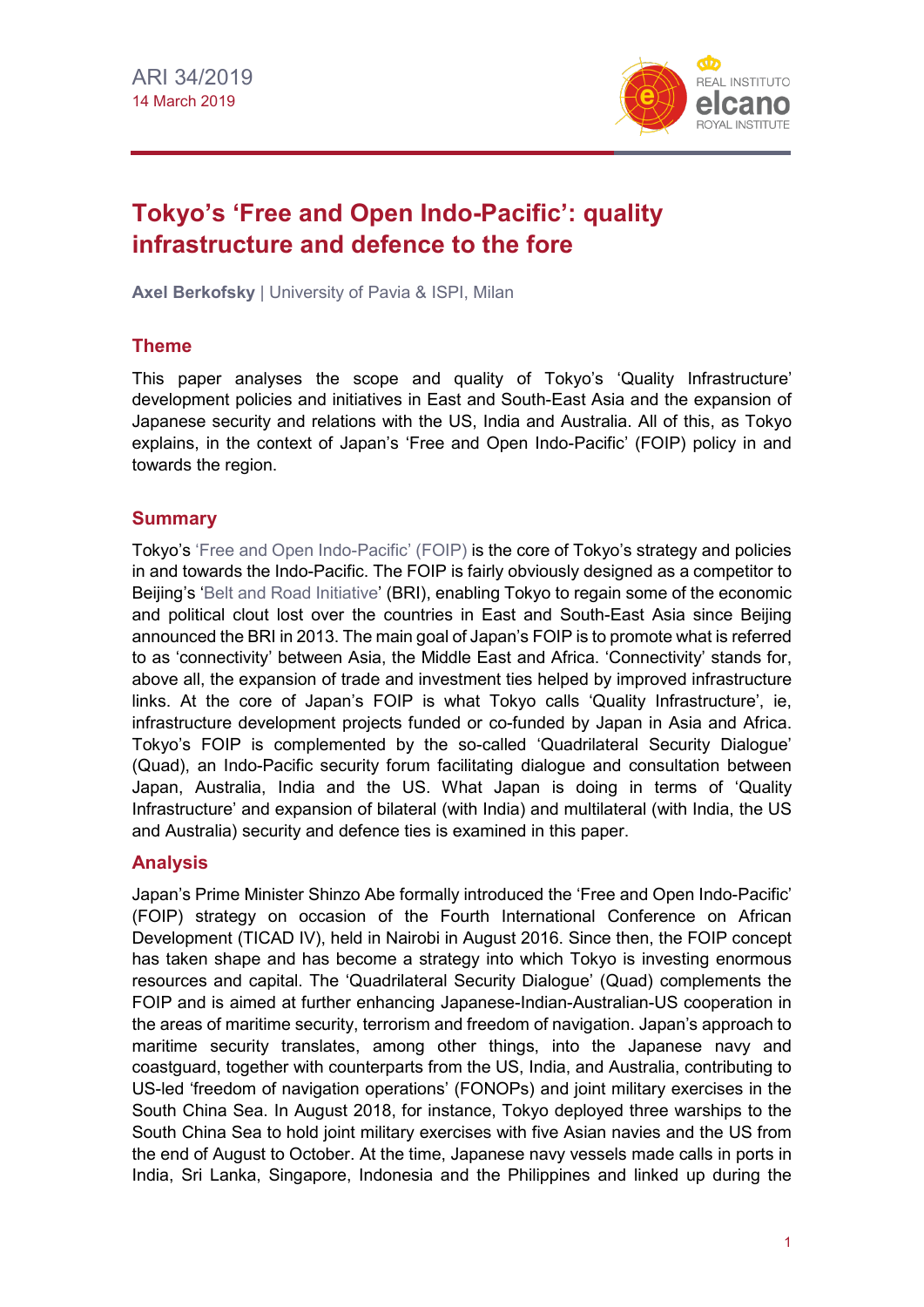exercise with the US Navy deployed in the region.<sup>[1](#page-1-0)</sup> Furthermore, Tokyo announced it would strengthen Sri Lanka's maritime security capabilities by donating two coastguard patrol craft.<sup>[2](#page-1-1)</sup> In September 2018 a Japanese submarine joined for the first time a naval military exercise in the South China Sea in disputed territorial waters (claimed above all by China). At the time, a Japanese submarine was accompanied by other Japanese warships, including the Kaga helicopter carrier. $^3$  $^3$ 

#### *'Quality Infrastructure'*

The Asian Development Bank (ADB) estimates that developing Asia needs around US\$26 trillion in infrastructure investments from 2016 to 2030.<sup>[4](#page-1-3)</sup> Japan has decided to make a significant contribution. In May 2015 Prime Minister Abe announced a 'Partnership for Quality Infrastructure', initially providing US\$110 billion for financing the construction of roads, railways and ports in Asia.<sup>[5](#page-1-4)</sup> Tokyo's 'Quality Infrastructure' is, at least on paper, fundamentally different from how China under its BRI scheme is financing or co-financing infrastructure projects in Asia and Africa. Chinese infrastructure development policies, be it within or outside the BRI framework, are (very) often criticised for lacking transparency and being non-sustainable and exclusive; exclusive in the sense that Chinese companies build infrastructure on a sole-source basis to claim privileged access to the infrastructure they finance and build. Furthermore, many recipients of Chinese funds fear getting caught in so-called 'debt traps': China is giving out loans to countries aware that they will never be able to repay them, in turn creating a political dependency that enables Beijing in certain cases to ask for territorial concessions and control over the facilities Chinese SOEs are investing in. Such was the case of the investments of the China Harbor Engineering Company, one of Beijing's largest stateowned enterprises, in the Hambantota Port Development Project. When in late 2017 the Sri Lankan government found itself unable to service the debt it owed its Chinese investors it agreed to hand over control of the port together with 15,000 acres of land around the port in a 99-year lease. While the deal with China erased roughly US\$1 billion in debt for the port project, Sri Lanka today has more debt with China than before, as other loans have continued with rates significantly higher than from other international lenders. In total, Sri Lanka owes more than US\$8 billion to state-controlled Chinese firms. $6$  In March 2018 the Centre for Global Development published a study naming eight

<span id="page-1-1"></span><sup>2</sup> *Ibid.*

<span id="page-1-0"></span><sup>&</sup>lt;sup>1</sup> J. Johnson (2018), 'Japan to send helicopter destroyer for rare long-term exercise in South China Sea [and Indian Ocean'](https://www.japantimes.co.jp/news/2018/08/22/national/politics-diplomacy/japan-send-three-destroyers-south-china-sea-indian-ocean/), Japan Times, 22/VIII/2018

<span id="page-1-2"></span><sup>&</sup>lt;sup>3</sup> See, eg, ['Japanese submarine conducts first drills in South China Sea'](https://www.reuters.com/article/us-japan-southchinasea-submarine/japanese-submarine-conducts-first-drills-in-south-china-sea-idUSKCN1LX07S), Reuters, 17/IX/2018.

<span id="page-1-3"></span><sup>4</sup> J. Sugihara (2018), 'US, Japan and Australia Team on Financing Indo-Pacific Infrastructure', *Nikkei Asian Review*, 11/XI/2018.

<span id="page-1-4"></span><sup>5</sup> M.P. Goodman (2018), ['An uneasy Japan steps up'](https://www.csis.org/analysis/uneasy-japan-steps), *Global Economics Monthly*, vol. VII, nr 4, Center for Strategic & International Studies (CSIS), Washington DC, April, [https://www.csis.org/analysis/uneasy](https://www.csis.org/analysis/uneasy-japan-steps)[japan-steps.](https://www.csis.org/analysis/uneasy-japan-steps)

<span id="page-1-5"></span><sup>6</sup> Maria Abi-Habib (2018), 'How China got Sri Lanka to cough up a port', *The New York Times*, 25/VI/2018, [https://www.nytimes.com/2018/06/25/world/asia/china-sri-lanka-port.html.](https://www.nytimes.com/2018/06/25/world/asia/china-sri-lanka-port.html) Also see Kai Schultz (2017), 'Sri Lanka, struggling with debt hands a major port to China', *The New York Times*, 12/XII/2017, [https://www.nytimes.com/2017/12/12/world/asia/sri-lanka-china-port.html?module=inline.](https://www.nytimes.com/2017/12/12/world/asia/sri-lanka-china-port.html?module=inline) For further details on China's investments in Sri Lanka in the framework on Beijing's BRI see also Mario Esteban (2018), 'Sri Lanka and great-power competition in the Indo-Pacific: a Belt and Road failure?', ARI nr 129/2018, Real Instituto Elcano, 28/XI/2018, (cont.)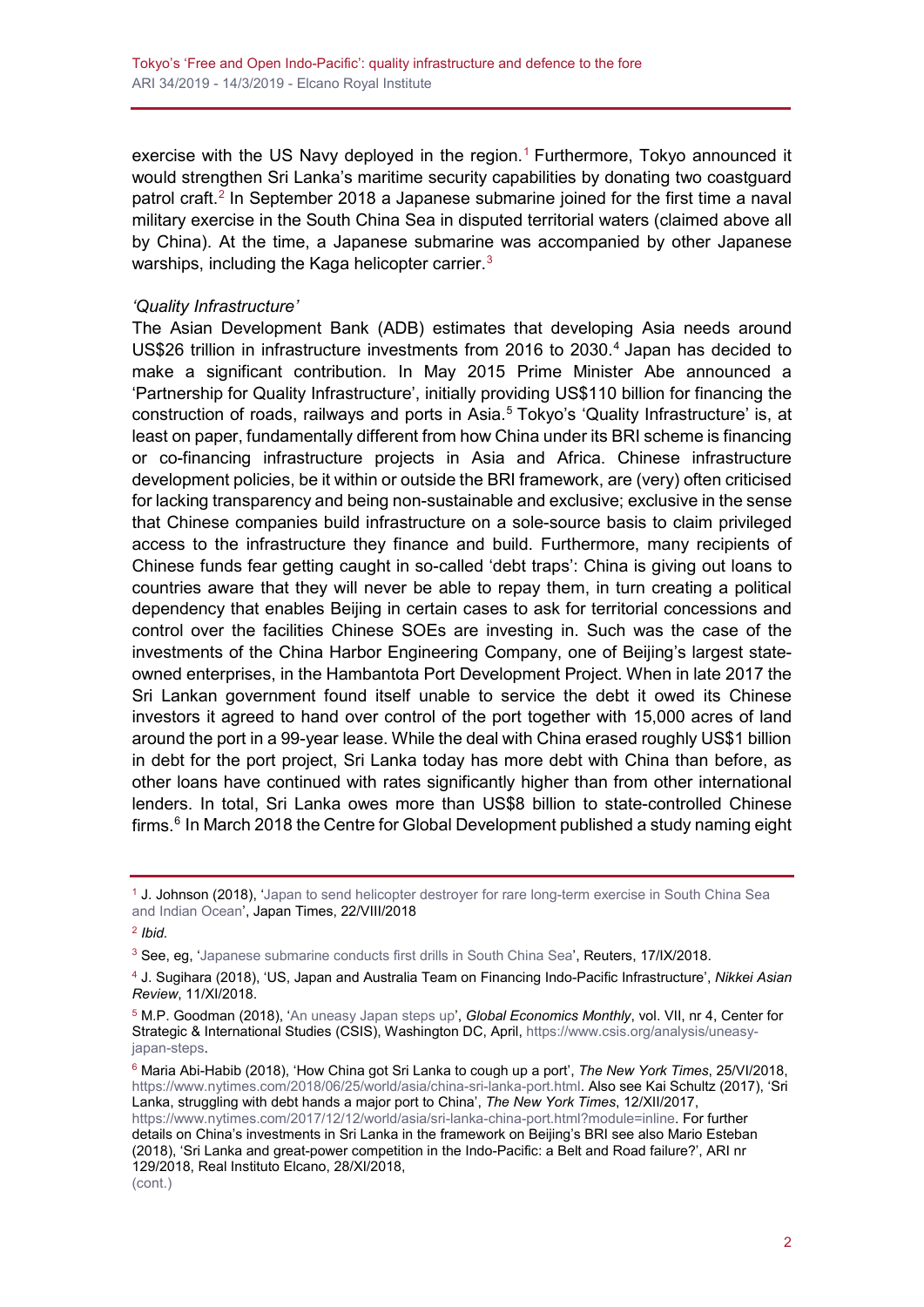countries at high risk of debt distress related to BRI-related lending, including Laos, Kyrgyzstan, Maldives, Montenegro, Djibouti, Tajikistan, Mongolia and Pakistan.<sup>[7](#page-2-0)</sup>

On occasion of the G7 summit in Japan in 2016, Tokyo announced the five principles guiding its 'Quality Infrastructure' projects: (1) effective governance and economic efficiency in view of life-cycle costs as well as safety and resilience against natural disasters, terrorism and cyber-attack risks; (2) job creation, capacity building and the transfer of expertise and know-how for local communities; (3) addressing social and environmental impacts; (4) alignment with economic and development strategies including aspects of climate change and the environment at the national and regional levels; and  $(5)$  effective resource mobilisation including through PPP. $8$  In 2016 Tokyo expanded the 'Partnership for Quality Infrastructure' initiative to US\$200 billion by including Africa and the South Pacific. Envisioned and ongoing Japanese investments include: (1) US\$320 million for the construction of a port in Nacala, Mozambique; (2) US\$300 million for port and related infrastructure in Mombasa, Kenya; (3) US\$400 million for a port in Toamasina, Madagascar; (4) US\$2.2 billion for a trans-harbour link in Mumbai, India; (5) US\$3.7 billion for a port and power station in Matarbari, Bangladesh; (6) US\$200 million for a container terminal in Yangon, Myanmar; and (7) US\$800 million for a port and special economic zone in Dawei, Myanmar.

Other Japanese 'Quality Infrastructure' projects include:

- (1) The Mombasa container port development project in Kenya. In 2017 the Japan International Cooperation Agency (JICA)<sup>[9](#page-2-2)</sup> signed a US\$340 million loan agreement with the Kenyan government for the construction of a second container terminal.
- (2) The Mumbai-Ahmedabad high-speed rail corridor.<sup>[10](#page-2-3)</sup> Japan is funding 80% of the bullet-train<sup>[11](#page-2-4)</sup> project through a soft loan of roughly US\$8 billion at an interest rate of 0.1%, with a tenure stretching over 50 years.
- (3) The Thilawa Special Economic Zone (SEZ) in Myanmar/Burma. In August 2017 the JICA signed a loan agreement with the Myanmar Japan Thilawa Development Ltd.<sup>[12](#page-2-5)</sup>
- (4) A US\$300 million gas-fired power station in Tanzania. The project covers Japanese assistance to construct a gas-fired power station in Tanzania that will increase the country's generating capacity by 15%. The work is conducted by a number of

[http://www.realinstitutoelcano.org/wps/portal/rielcano\\_en/contenido?WCM\\_GLOBAL\\_CONTEXT=/elcano/e](http://www.realinstitutoelcano.org/wps/portal/rielcano_en/contenido?WCM_GLOBAL_CONTEXT=/elcano/elcano_in/zonas_in/ari129-2018-esteban-sri-lanka-great-power-competition-indo-pacific-belt-and-road-failure) [lcano\\_in/zonas\\_in/ari129-2018-esteban-sri-lanka-great-power-competition-indo-pacific-belt-and-road](http://www.realinstitutoelcano.org/wps/portal/rielcano_en/contenido?WCM_GLOBAL_CONTEXT=/elcano/elcano_in/zonas_in/ari129-2018-esteban-sri-lanka-great-power-competition-indo-pacific-belt-and-road-failure)[failure.](http://www.realinstitutoelcano.org/wps/portal/rielcano_en/contenido?WCM_GLOBAL_CONTEXT=/elcano/elcano_in/zonas_in/ari129-2018-esteban-sri-lanka-great-power-competition-indo-pacific-belt-and-road-failure)

<span id="page-2-0"></span><sup>7</sup> 'See China has a vastly ambitious plan to connect the world, *The Economist*, 26/VII/2018.

<span id="page-2-1"></span><sup>8 &#</sup>x27;G7 Ise-Shima principles for promoting quality infrastructure investment', Ministry of Foreign Affairs of Japan (MOFA), [https://www.mofa.go.jp/files/000196472.pdf.](https://www.mofa.go.jp/files/000196472.pdf)

<span id="page-2-2"></span> $9$  Japan's development agency responding to the Ministry of Foreign Affairs.

<span id="page-2-3"></span><sup>10</sup> ['Japan dedicated to making Indian Shinkansen a reality',](https://economictimes.indiatimes.com/industry/transportation/railways/japan-dedicated-to-making-indian-shinkansen-a-reality-pm-shinzo-abe/articleshow/66559200.cms.) *The Economic Times*, 9/XI/2018, [https://economictimes.indiatimes.com/industry/transportation/railways/japan-dedicated-to-making-indian](https://economictimes.indiatimes.com/industry/transportation/railways/japan-dedicated-to-making-indian-shinkansen-a-reality-pm-shinzo-abe/articleshow/66559200.cms)[shinkansen-a-reality-pm-shinzo-abe/articleshow/66559200.cms.](https://economictimes.indiatimes.com/industry/transportation/railways/japan-dedicated-to-making-indian-shinkansen-a-reality-pm-shinzo-abe/articleshow/66559200.cms)

<span id="page-2-4"></span><sup>&</sup>lt;sup>11</sup> The Japanese Shinkansen bullet train.

<span id="page-2-5"></span><sup>&</sup>lt;sup>12</sup> Japan International Cooperation Agency (JICA) press release, 17/VIII/2017,

[https://www.jica.go.jp/english/news/press/2017/170817\\_01.html.](https://www.jica.go.jp/english/news/press/2017/170817_01.html)

<sup>(</sup>cont.)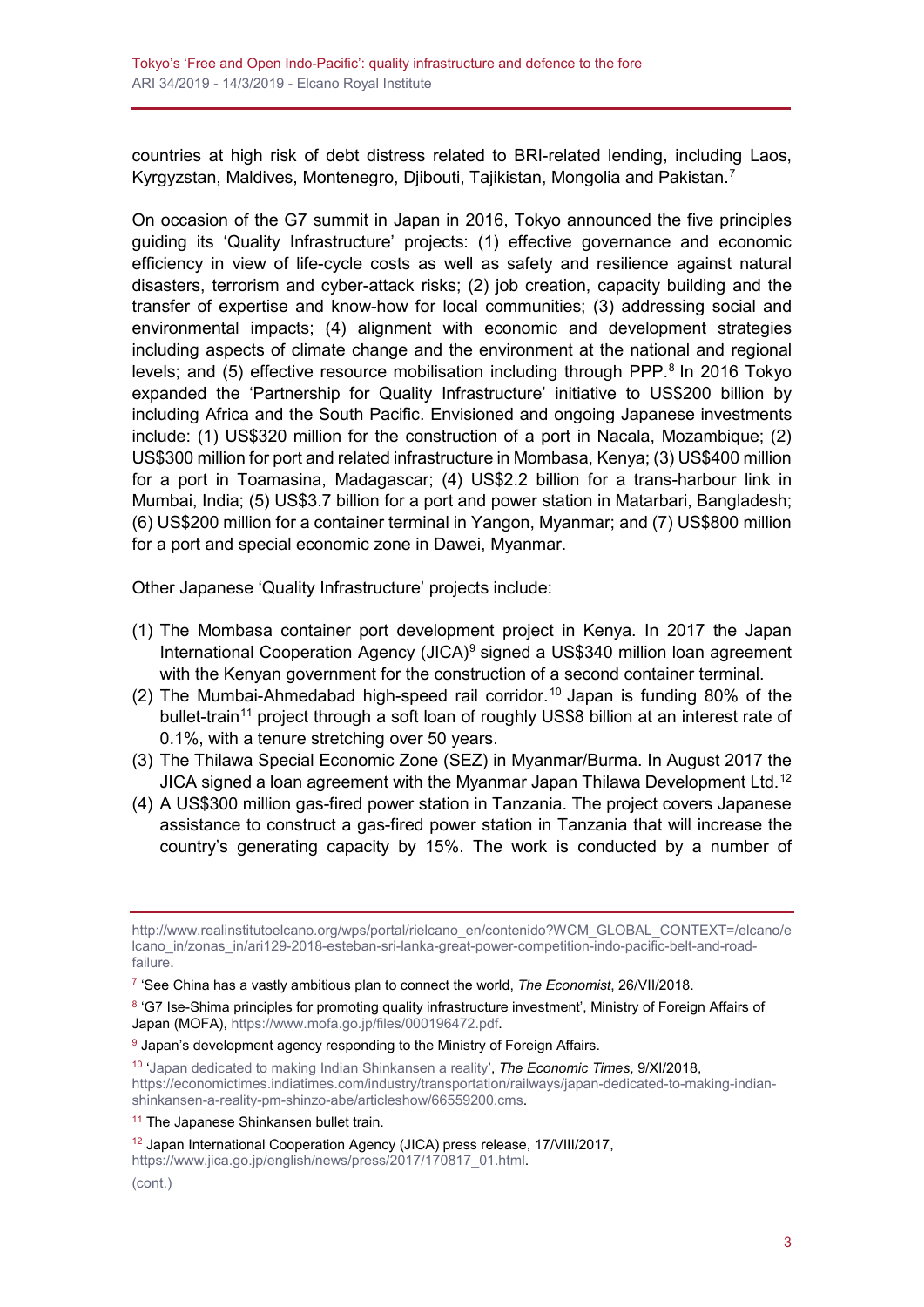Japanese companies and contractors such as Sumitomo Corporation, Mitsubishi Hitachi Power Systems and Toshiba Plant Systems and Services.

In South-East Asia, Tokyo is funding roads and highways in Cambodia, Laos and Vietnam and is assisting in the development of Cambodia's Sihanoukville port and the construction of railway lines in Thailand. In 2016 Tokyo launched the 'Japan-Mekong Connectivity Initiative', which funds the trade-promoting East-West Economic Corridor from the port of Danang in Vietnam through Laos and Thailand and on to Myanmar. Japan is also financing the Southern Economic Corridor that is envisioned to run from Ho Chi Minh City in Vietnam through Cambodia and southern Laos to Thailand and the south-eastern Myanmar port city of Dawei. In October 2018 Tokyo provided US\$625 million for projects aimed at reducing traffic congestion and improving drainage and sewerage systems in the Burmese capital Yangon.<sup>[13](#page-3-0)</sup> Also in 2018, the US and Australia officially endorsed Tokyo's 'Quality Infrastructure' concept. The three countries agreed in August 2018 to promote 'Quality Infrastructure Development' in the Indo-Pacific region. Government agencies from the US, Japan and Australia have agreed to provide joint financing for infrastructure in Asia. America's Overseas Private Investment Corp., the Japan Bank for International Cooperation and Australia's Export Finance and Insurance Corp. will cooperate to support energy projects such as liquefied natural gas terminals as well as infrastructure such as undersea cables.

#### *Competing and cooperating with China*

Tokyo's policymakers obviously understand that Beijing smells containment in Tokyo's 'Quality Infrastructure' policies. Security cooperation with the US, India and Australia in the 'Quad' framework further confirms the suspicion in Beijing that Tokyo and its likeminded partners are teaming up against China.

But there is more than just tensions and rivalry between Tokyo and Beijing. After initially refusing to consider joining the BRI, in July 2017 Japan announced that it would consider the possibility of becoming involved in BRI-related initiatives and projects if the latter met four preconditions. For Japan to contribute to Chinese-led BRI projects, they must be characterised by: (1) openness; (2) transparency; (3) economic sustainability; and (4) the ability of the developing countries involved to claim financial ownership over the projects in question. China, of course, refused to accept the Japanese preconditions, and it can be assumed that Tokyo was at the time well aware that its conditions would be unacceptable to China. In fact, the preconditions are arguably the very opposite of how many Chinese-led and Chinese-funded BRI project along the land and maritime Silk Road are being managed and operated. Nonetheless, Tokyo's decision to consider cooperating with China on the BRI could make economic sense, since it would give Tokyo some opportunity to hold China to higher levels of transparency and accountability. In October 2018 Tokyo and Beijing agreed to set up a joint committee aimed at working on the possibility of jointly building a high-speed railway system in Thailand. That is (potentially) significant as Japan and China were recently competing

<span id="page-3-0"></span><sup>13</sup> B. Lintner (2018), ['Japan offers 'quality' alternative to China's'](http://www.atimes.com/article/japan-offers-quality-alternative-to-chinas-bri/), *The Asia Times*, 18/VIII/2018, [http://www.atimes.com/article/japan-offers-quality-alternative-to-chinas-bri/.](http://www.atimes.com/article/japan-offers-quality-alternative-to-chinas-bri/)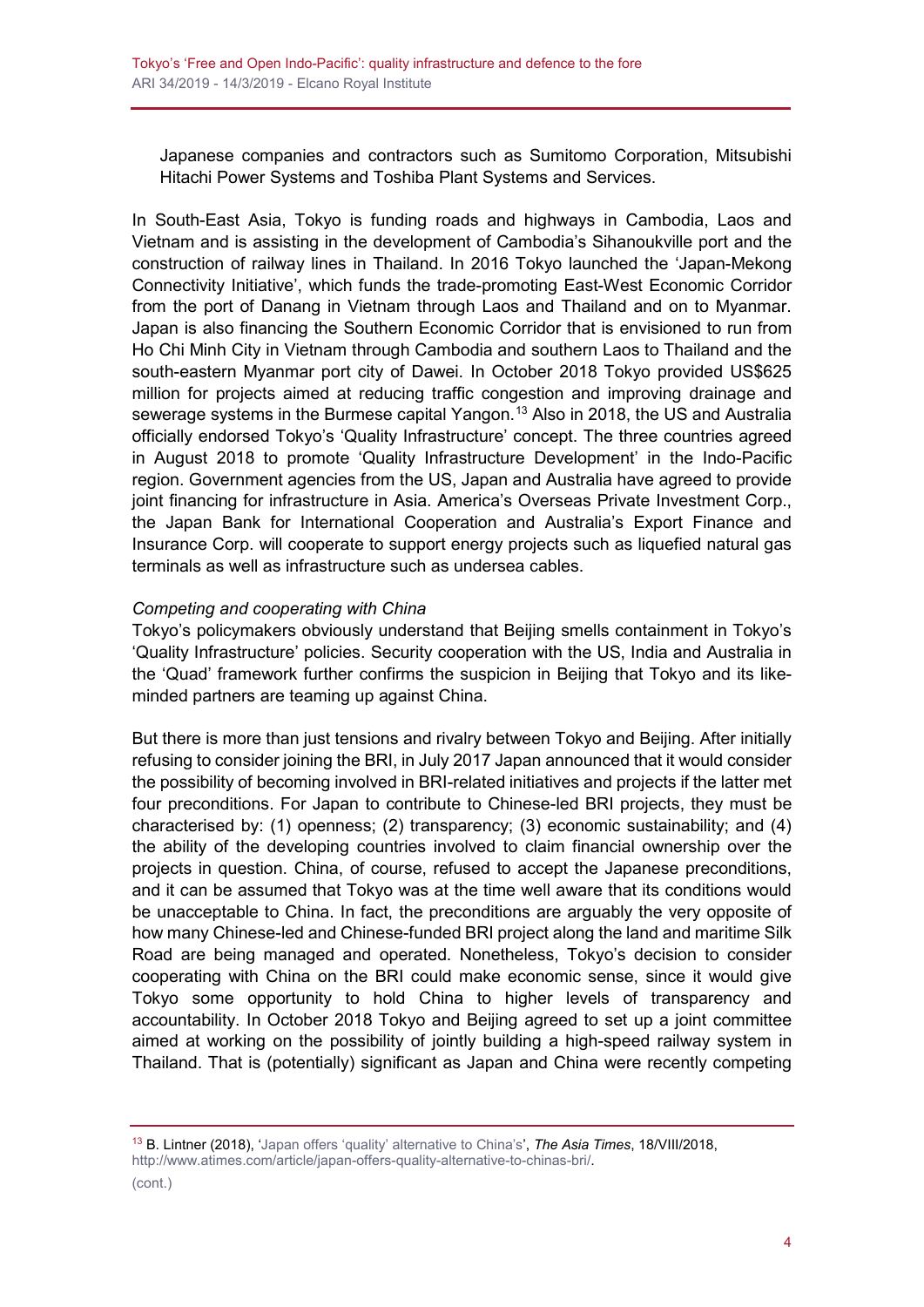for the high-speed railway system's construction.<sup>[14](#page-4-0)</sup> Finally, during Abe's state visit to Beijing in October 2018, Tokyo and Beijing signed a memorandum of understanding that foresees cooperation on up to 50 infrastructure investment initiatives in third countries.<sup>[15](#page-4-1)</sup> However, there are so far no details available on what kind of infrastructure projects Tokyo and Beijing are planning to cooperate on.

#### *Teaming up with India*

In December 2007 Abe declared that peace, stability and freedom of navigation in the Pacific Ocean are linked to –and depend upon– stability and freedom of navigation in the Indian Ocean. [16](#page-4-2) At the time the Japanese Prime Minister also spoke about cooperation between Japan, Australia, India and the US to secure and protect freedom of navigation in both the Pacific and the Indian Ocean. When Narendra Modi came to power as India's Prime Minister in 2014 he announced the so-called 'Act East' policy, ie, an increased Indian involvement in politics and security in East and South-East Asia. In 2017 India and Japan then established the 'Act East Forum' to further institutionalise bilateral cooperation. During the Japan-India summit of 29 October 2018 in Tokyo, India and Japan furthermore discussed seven yen-loan agreements for key infrastructure projects in India, including the renovation and modernisation of the Umiam-Umtru Stage-III hydroelectric power station in Meghalaya and sustainable forest management in Tripura. [17](#page-4-3) Current Indo-Japanese infrastructure cooperation now stretches as far as Africa. The Asian-Africa Growth Corridor (AAGC) initiated jointly by Tokyo and New Delhi is a project aimed at jointly promoting connectivity with Africa.  $18$  The AAGC was announced at the Annual Meeting of the African Development Bank (AFDB) in India in May 2017. In the years ahead, the initiative will focus on four main areas: (1) development and cooperation; (2) 'Quality Infrastructure' and digital and institutional connectivity; (3) enhancing capabilities and skills; and (4) establishing people-to-people partnerships. Finally, it is possible that India will ask Japan to become a partner in the Trincomalee port construction in southern Sri Lanka, a project India was awarded in April 2017.[19](#page-4-5)

#### *Defence ties*

<span id="page-4-0"></span><sup>&</sup>lt;sup>14</sup> M. Duchatel (2018), ['Japan-China relations: confrontation with](https://www.ecfr.eu/article/commentary_japan_china_relations_confrontation_with_a_smile) a smile', European Council on Foreign Relations, 1/X/2018,

[https://www.ecfr.eu/article/commentary\\_japan\\_china\\_relations\\_confrontation\\_with\\_a\\_smile.](https://www.ecfr.eu/article/commentary_japan_china_relations_confrontation_with_a_smile)

<span id="page-4-1"></span><sup>15</sup> S. Armstrong (2018), ['Japan joins to shape China's Belt and Road'](http://www.eastasiaforum.org/2018/10/28/japan-joins-to-shape-chinas-belt-and-road/), *East Asia Forum*, 28/X/2018, [http://www.eastasiaforum.org/2018/10/28/japan-joins-to-shape-chinas-belt-and-road/.](http://www.eastasiaforum.org/2018/10/28/japan-joins-to-shape-chinas-belt-and-road/)

<span id="page-4-2"></span><sup>&</sup>lt;sup>16</sup> Abe, Shinzo (2012), 'Asia's democratic security diamond', Project Syndicate, 27/XII/2012, [https://www.project-syndicate.org/commentary/a-strategic-alliance-for-japan-and-india-by-shinzo-abe.](https://www.project-syndicate.org/commentary/a-strategic-alliance-for-japan-and-india-by-shinzo-abe)

<span id="page-4-3"></span><sup>17</sup> 'Why Northeast Asia matters for India-Japan collaboration in the Indo-Pacific', *The Economic Times*, 31/X/2018.

<span id="page-4-4"></span><sup>&</sup>lt;sup>18</sup> Jagannath P. Panda (2017), 'Asia-Africa Growth Corridor (AAGC): an India- Japan arch in the making', *Focus Asia – Perspective and Analysis*, nr 21, August, Institute for Security and Development Policy Stockholm, [http://isdp.eu/publication/asia-africa-growth-corridor-aagc-india-japan/.](http://isdp.eu/publication/asia-africa-growth-corridor-aagc-india-japan/)

<span id="page-4-5"></span><sup>19</sup> 'Sri Lanka to offer India port development to balance out China', *The Economic Times*, 19/IV/2017, [https://economictimes.indiatimes.com/news/politics-and-nation/sri-lanka-to-offer-india-port-development-to](https://economictimes.indiatimes.com/news/politics-and-nation/sri-lanka-to-offer-india-port-development-to-balance-out-china/articleshow/58253212.cms)[balance-out-china/articleshow/58253212.cms;](https://economictimes.indiatimes.com/news/politics-and-nation/sri-lanka-to-offer-india-port-development-to-balance-out-china/articleshow/58253212.cms) see also David Brewster (2018), 'Japan's plan to build a "Free and Open Ocean"', *The Interpreter*, Lowy Institute, 29/V/2018, [https://www.lowyinstitute.org/the](https://www.lowyinstitute.org/the-interpreter/japan-plans-build-free-and-open-indian-ocean)[interpreter/japan-plans-build-free-and-open-indian-ocean.](https://www.lowyinstitute.org/the-interpreter/japan-plans-build-free-and-open-indian-ocean)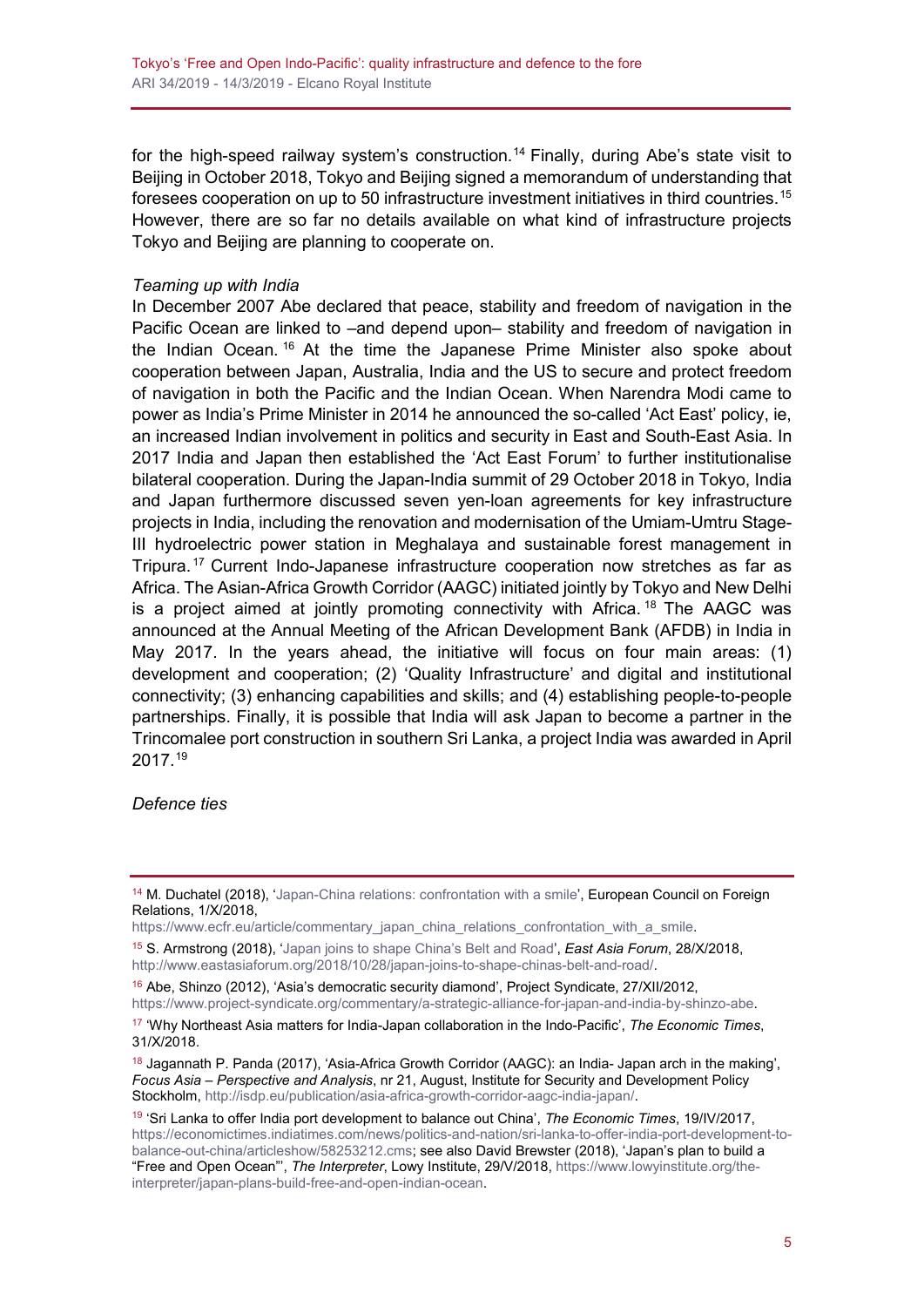The remnants of India's non-alignment policies, it was often argued in the past, would deter New Delhi from committing itself to security and defence ties, which in Beijing could be perceived as part of Western-led containment against China. However, that has clearly changed since Beijing has begun attempting to turn the Indian Ocean into what Indian defence analysts fear could become a 'Chinese lake'. Beijing's massive investments in ports and other strategic industries in Pakistan, Sri Lanka, Bangladesh, the Maldives and other countries in South Asia with access to the Indian Ocean are keeping India's defence planners awake at night these days.

Chinese territorial expansion in the South China Sea and Chinese investments in strategic sectors in Pakistan, in particular, have become a concern in New Delhi. In September 2018 Beijing confirmed that it would be maintaining its commitment to invest US\$60 billion in the so-called China-Pakistan Economic Corridor (which is part of the BRI). However, it should be borne in mind that Beijing's public confirmation of its economic and military commitments took place against the background of the suggestion by the Pakistani Minister of Commerce, Abdul Razak Dawood, in September 2018 of temporarily suspending projects in the China-Pakistan Economic Corridor, the Pakistan leg of China's Belt and Road Initiative.<sup>[20](#page-5-0)</sup> In January 2018 it was reported in the (non-Chinese) media (quoting a senior Chinese military official) that Beijing was planning to build an offshore naval base near the Pakistani Gwadar port on the Arabian Sea.<sup>[21](#page-5-1)</sup> If and when built, such a military base<sup>[22](#page-5-2)</sup> would become China's second offshore naval base after having opened its first in Djibouti on the Horn of Africa in 2017. China has already invested heavily in the civilian facilities at Gwadar port and the second base would be used to dock Chinese naval vessels. While India –in view of its trade and investment ties with China– will continue to remain reluctant to allow its security cooperation with Japan to be portrayed as a fully-fledged 'containment' of China, Indian policymakers have turned to countering growing Chinese influence in general and fostering closer economic and military ties with Japan in particular. In October 2018 Japan and India established a 2+2 dialogue mechanism, ie, regular consultations between their respective Foreign and Defence Ministers. During a meeting between Japan's Prime Minister Abe and his counterpart Modi in October 2018, Japan and India agreed to strengthen what is referred to as 'maritime domain awareness' by signing an agreement between their naval forces.[23](#page-5-3) Also in October 2018 Tokyo and New Delhi started negotiating a logistics-

<span id="page-5-0"></span> $20$  'China says military backbone to relations with Pakistan', Reuters, 19/IX/2018,

[https://www.reuters.com/article/us-china-pakistan-defence/china-says-military-ties-backbone-to-relations](https://www.reuters.com/article/us-china-pakistan-defence/china-says-military-ties-backbone-to-relations-with-pakistan-idUSKCN1LZ03P)[with-pakistan-idUSKCN1LZ03P.](https://www.reuters.com/article/us-china-pakistan-defence/china-says-military-ties-backbone-to-relations-with-pakistan-idUSKCN1LZ03P)

<span id="page-5-1"></span><sup>&</sup>lt;sup>21</sup> Cristina Maza (2019), 'Why is China building a military base in Pakistan, America's newest enemy?', *Newsweek*, 5/I/2019, [https://www.newsweek.com/china-building-military-base-pakistan-america](https://www.newsweek.com/china-building-military-base-pakistan-america-balochistan-772092)[balochistan-772092.](https://www.newsweek.com/china-building-military-base-pakistan-america-balochistan-772092) See also Minnie Chan (2018), 'First Djibouti... now Pakistan port earmarked for a Chinese overseas naval base, sources say', *South China Morning Post*, 5/I/2018, [https://www.scmp.com/news/china/diplomacy-defence/article/2127040/first-djibouti-now-pakistan-port](https://www.scmp.com/news/china/diplomacy-defence/article/2127040/first-djibouti-now-pakistan-port-earmarked-chinese)[earmarked-chinese.](https://www.scmp.com/news/china/diplomacy-defence/article/2127040/first-djibouti-now-pakistan-port-earmarked-chinese)

<span id="page-5-2"></span> $22$  Individuals in the Chinese military and government spoken to by the author continue to remain very reluctant to admit that what China is building will be a 'real' and/or 'fully-fledged' military base.

<span id="page-5-3"></span><sup>23</sup> 'India, Japan agree to hold 2+2 dialogue to enhance security in the Indo-Pacific region', *Economic Times*, [https://economictimes.indiatimes.com/news/politics-and-nation/india-japan-agree-to-hold-22](https://economictimes.indiatimes.com/news/politics-and-nation/india-japan-agree-to-hold-22-dialogue-to-enhance-security-in-indo-pacific/articleshow/66415113.cms) [dialogue-to-enhance-security-in-indo-pacific/articleshow/66415113.cms;](https://economictimes.indiatimes.com/news/politics-and-nation/india-japan-agree-to-hold-22-dialogue-to-enhance-security-in-indo-pacific/articleshow/66415113.cms) see also Roy Shubhajit (2018), 'India, Japan decide to have 2+2 talks between Defence, Foreign Ministers', *The Indian Express*, 30/X/2018, [https://indianexpress.com/article/india/india-japan-decide-to-have-22-talks-between-defence-foreign-](https://indianexpress.com/article/india/india-japan-decide-to-have-22-talks-between-defence-foreign-ministers-5424430/) (cont.)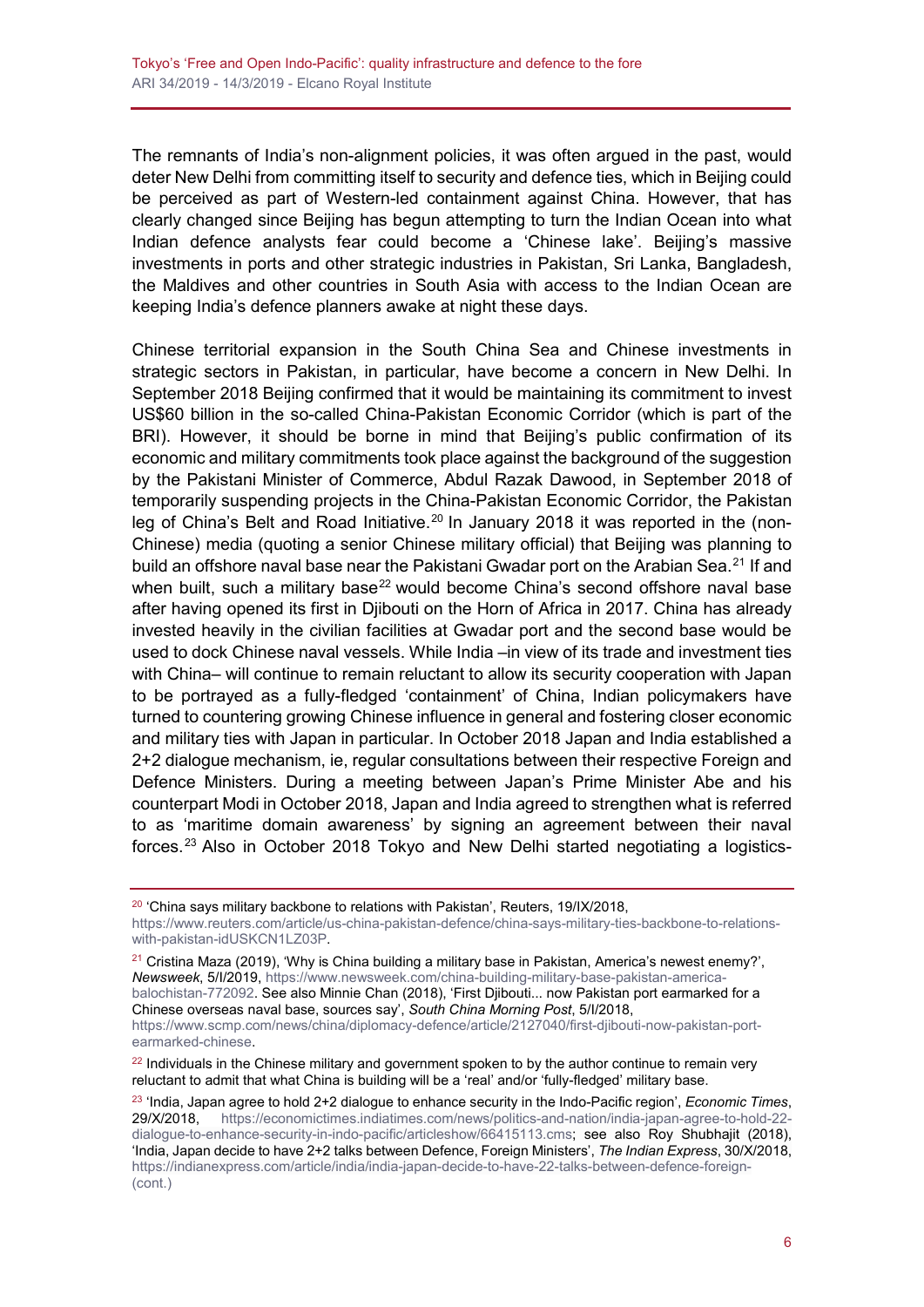sharing agreement, the so-called Acquisition and Cross-Servicing Agreement (ACSA). The ACSA facilitates joint manoeuvres, including three-way exercises with the US Navy in the Indian Ocean and the Pacific. The Japanese-Indian ACSA will give their armed forces access to each other's military bases for logistical support. Under the agreement Japanese navy vessels will also be able to secure access to Indian naval facilities in the Andaman and Nicobar islands, located close to the western entrance to the Malacca Straits through which Japanese (and Chinese) trade and fuel imports pass. India has furthermore signed military logistics pacts with the US and France, both of which have naval bases in the Indian Ocean and the Pacific.<sup>[24](#page-6-0)</sup>

### *Europe calling?*

There is not too much to report on yet, but Tokyo and the EU have already expressed their joint interest in cooperating on 'connectivity' and 'Quality Infrastructure'. In October 2018, on occasion of the first EU-Japan 'High-level Industrial, Trade and Economic Dialogue', Tokyo and Brussels discussed future cooperation and coordination aimed at jointly increasing 'connectivity' in the Indo-Pacific. 'Quality infrastructure' cooperation it was agreed, would be part of the envisioned cooperation. And Europe and Japan already put their money where their mouths were in October 2018. The European Investment Bank (EIB) signed two Memorandums of Understanding (MoU), one with the Japan Bank for International Cooperation (JBIC) and another with Nippon Export and Investment Insurance (NEXI), aimed at extending loans for infrastructure projects in Asia, the Middle East and Africa.

Security cooperation with Europe and the EU in the form of what analysts also refer to as 'Quad plus' in the Indian Ocean region has also been thought of and talked about in Tokyo recently. However, while Tokyo undoubtedly welcomes European support for Japanese FOIP policies –including naval patrolling in the South China Sea–, European involvement will continue to be limited to France and the UK making tangible contributions. There seems to be yet little appetite in Brussels and among EU policymakers for increasing European involvement in Asian security through naval patrolling in Asian territorial waters (especially in those where China has territorial claims)[.25](#page-6-1) However, in view of Chinese territorial expansion in the South China Sea in complete disregard and dismissal of international law –displayed by the construction of civilian and military facilities on disputed islands–, the EU's insistence on not wanting to take sides in Asian territorial disputes (including those in the China Sea involving China) does not exactly add to the EU's credibility as a foreign and security policymaker with a global reach, including Asia. Tokyo will continue investing resources and political capital in seeking to gain additional like-minded partner countries<sup>[26](#page-6-2)</sup> and partners to join its FOIP policy vision and strategy of a free, open and rules-based Indo-Pacific region. Next to

<span id="page-6-2"></span> $26$  'Like-minded' in the sense of supporting and subscribing to Tokyo's FOIP goals and vision.

[ministers-5424430/.](https://indianexpress.com/article/india/india-japan-decide-to-have-22-talks-between-defence-foreign-ministers-5424430/)

<span id="page-6-0"></span><sup>24</sup> Brahma Chellaney (2018), 'The linchpins for a rules-based Indo Pacific', *The Japan Times*, 28/X/2018.

<span id="page-6-1"></span> $25$  European politicians and EU officials essentially fear Chinese economic and political repercussions should Europe 'dare' to increase its current involvement in Asian territorial disputes involving China.

<sup>(</sup>cont.)